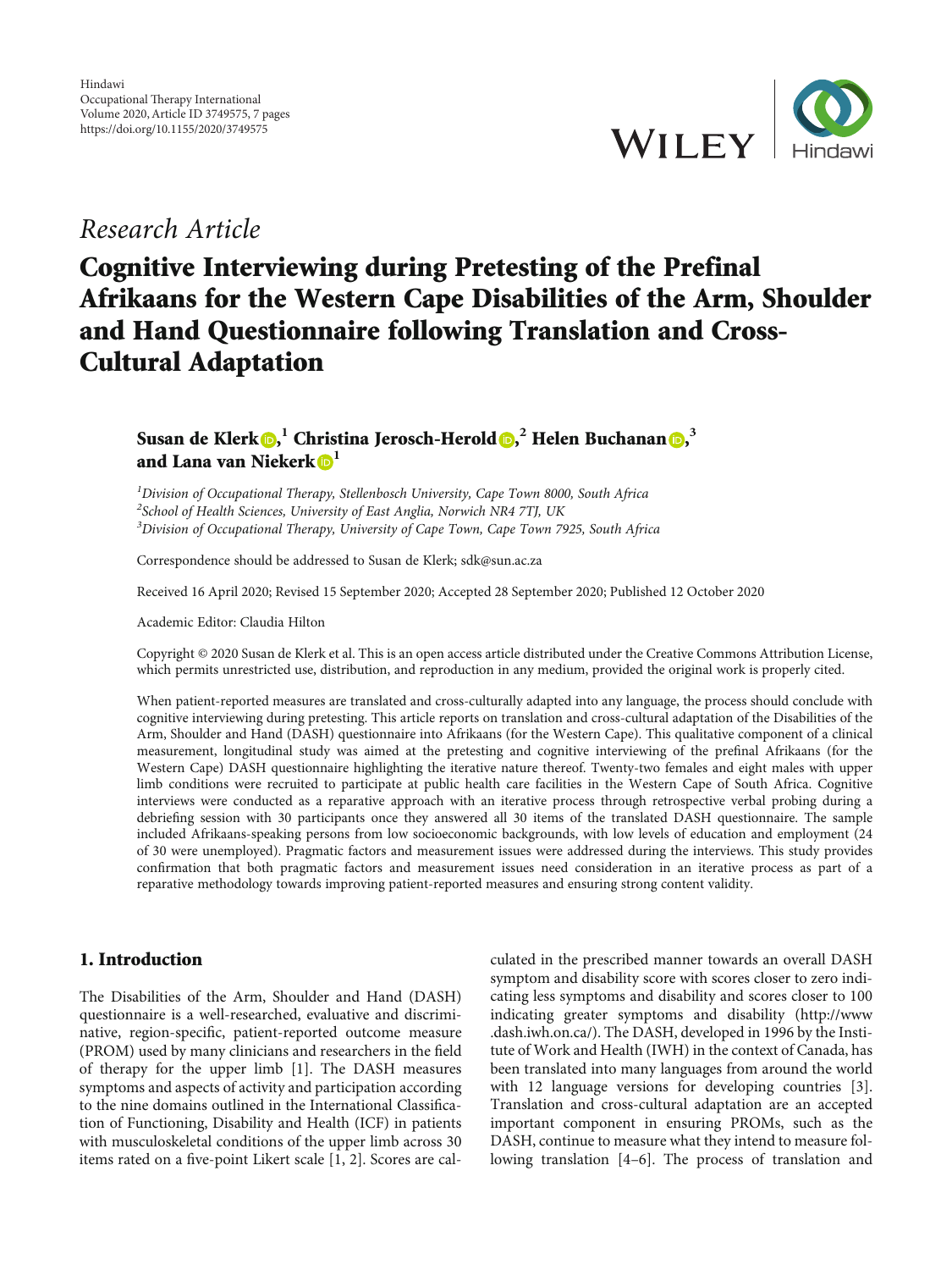cross-cultural adaptation of the DASH is clearly outlined by the IWH and involves a five-step process that concludes with the final step of pretesting and cognitive interviewing reported on here [[6](#page-5-0)]. The first four steps were completed and published elsewhere [[7\]](#page-5-0). The process commenced with communicating the intent to translate into a new language version to the IWH, followed by forward translation of the DASH from English into Afrikaans done by two translators in step one. This was followed by synthesis of the translation during step two. Step three involved back translation of the synthesised new language version into English by two new translators. A prefinal version was created by an expert review committee (harmonisation) during step four [\[7\]](#page-5-0).

The translation considered during the present study is the Afrikaans for the Western Cape DASH. The variation that exists in the Afrikaans language is often a product of social, cultural, situational, or geographical differences between people [[8\]](#page-6-0). Afrikaans is spoken by 13.5% of the population of South Africa and most widely used in the Western and Northern Cape Province [[9\]](#page-6-0). Variations however exist. The target population comprised Afrikaans-speaking persons of whom the majority are public health service users within the Western Cape of South Africa. The Afrikaans spoken by this population is characterised by dialectical use of language and code switching between nonstandard Afrikaans and English [[8](#page-6-0), [10](#page-6-0), [11](#page-6-0)]. In the present study, shared decisionmaking (SDM) and community translation (CT) approaches were applied during the harmonisation (step four) of the DASH to Afrikaans for the Western Cape [[7\]](#page-5-0). Harmonisation produced a prefinal version of the DASH, for pretesting and cognitive interviewing (CI).

Even though CI is undertaken by most researchers, as is evident from the many language versions that exist for this measure, publications routinely do not include details on the steps, methodology, or analysis. CI is a methodology developed in the 1980s to assist in understanding the cognitive processes involved in answering questionnaires in order to improve the design of the questionnaire, minimize response error, and improve content validity [[12, 13\]](#page-6-0). The COnsensus-based Standards for the selection of health Measurement INstruments (COSMIN) group outlines CI as a methodology to evaluate the most important measurement property of PROMs, namely, content validity [[14](#page-6-0)]. This approach is widely used during the translation and crosscultural adaptation of the DASH in developing countries [\[3,](#page-5-0) [15](#page-6-0)–[19](#page-6-0)] and advocated by experts in the field of translation and cross-cultural adaptation of PROMs [\[4, 5\]](#page-5-0). Think aloud interviewing and verbal probing techniques are the two main subtypes of CI [[12, 13](#page-6-0), [20\]](#page-6-0). Think aloud interviewing asks the participant to "think aloud" as they answer each item on the questionnaire. The interviewer documents the thoughts and/or thought processes that lead the participant to answer the question. Verbal probing techniques involve the use of cognitive probes once the participant has answered the question. The basic categories of probes include comprehension/interpretation, paraphrasing, confidence judgement, recall, specificity, and general [\[12, 13](#page-6-0)]. Advantages of verbal probing include control of the interview and ease of training of the participant. Lee reports specific issues during crosscultural CI, including but not limited to procedural and practical considerations (pragmatic factors) and measurement issues such as usability, readability, accessibility, applicability, and relevance of the measure [[21](#page-6-0)]. These issues can be compared with the COSMIN consideration of good content validity in PROMs, namely, relevance, comprehensiveness, and comprehensibility of the translated measure [[14](#page-6-0)]. All require attention when making decisions during CI and are highlighted in the discussion. The steps, methodology, or analysis of cognitive interviews following translation and cross-cultural adaptation of the DASH have been documented to a very limited extent to date. The purpose of this study was therefore to conduct and report the iterative process of CI employed in pretesting the prefinal version of the Afrikaans for the Western Cape Disabilities of the Arm, Shoulder and Hand questionnaire (DASH-PAV), version 1.

#### 2. Materials and Methods

2.1. Study Design. Qualitative study as a component of a clinical measurement longitudinal study aimed at the translation and cross-cultural adaptation of the DASH questionnaire to Afrikaans (for the Western Cape).

2.2. Research Context: Population and Setting. The research context is that of public health care facilities (tertiary and/or primary level health care facilities) in suburbs within the geographical area referred to as the Cape Flats in the Cape Metropole of the Western Cape (South Africa). Tertiary level public health care facilities offer specialist hand surgery and hand therapy services. Following specialist intervention, patients are referred to public sector primary level health care institutions where rehabilitation is offered to community members with a range of conditions including upper limb (UL) conditions. The population was from three suburbs (Bishop Lavis, Elsies Rivier, and Matroosfontein) which were established under apartheid [[22](#page-6-0)]. Some characteristics of the population and setting can be seen in Table [1](#page-2-0).

2.3. Sampling and Recruitment. Patients with any hand injury or condition were conveniently sampled for inclusion as per the criteria in Table [2](#page-2-0). The study was approved by Stellenbosch University Health Research Ethics Committee (# S18/03/063) and the University of Cape Town Human Research Ethics Committee (744/2018). Permission was granted by the Western Cape Department of Health (WC\_ 201806\_029) to conduct the study at the proposed sites. Written consent was sought prior to participation.

Participants were either seen at tertiary or primary public sector health care facilities within the Cape Metropole. Patients were recruited after they arrived at the health care setting to be seen by an occupational therapist for a hand injury or condition. In the first round, 17 persons were recruited of which 15 met the inclusion criteria.

2.4. Data Collection: Cognitive Interviews. The IWH recommends pretesting which includes interviewing between 30 and 40 participants from the target population [[6\]](#page-5-0). The document however does not refer to the interviews as CI specifically, but encourages the researcher to probe towards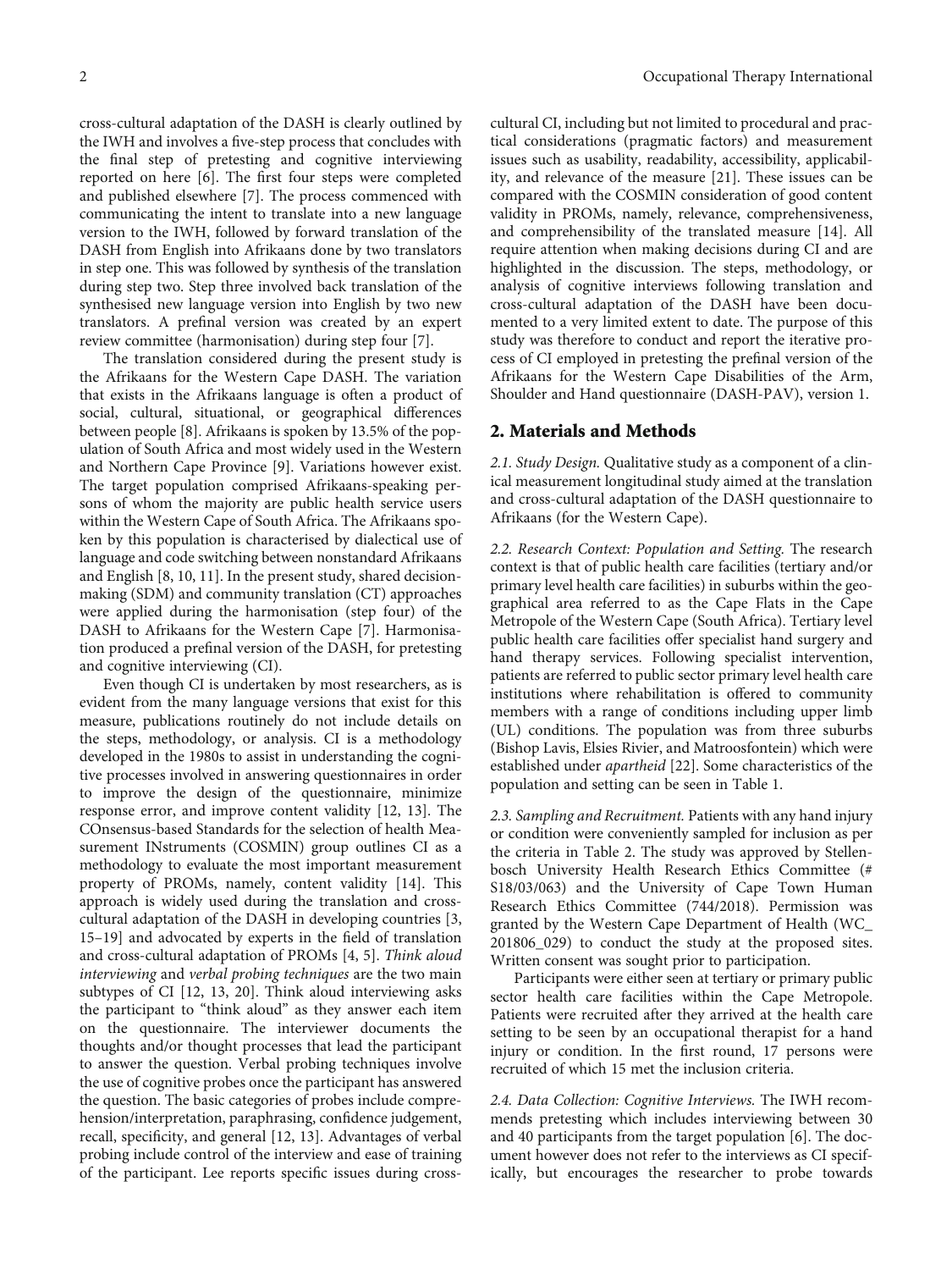<span id="page-2-0"></span>

| Suburb                                    | Bishop Lavis                          | Elsies Rivier                | Matroosfontein                |
|-------------------------------------------|---------------------------------------|------------------------------|-------------------------------|
| Area                                      | 2.58 km <sup>2</sup>                  | 5.52 km <sup>2</sup>         | $25.44 \,\mathrm{km}^2$       |
| Population (per $km2$ )                   | 26,482 (10,247.48 per $\text{km}^2$ ) | 42,479 (7,701.39 per $km2$ ) | 77,121 (3,031.69 per $km^2$ ) |
| Households (per $km^2$ )                  | 5,788 (2,239.73 per $km2$ )           | 9,207 (1,669.22 per $km^2$ ) | 16,034 (630.31 per $km^2$ )   |
| Percentage Afrikaans-speaking individuals | 86.45%                                | 77.45%                       | 81.62%                        |
|                                           |                                       |                              |                               |

TABLE 1: Population and setting characteristics.

 $km^2$  = square kilometre.

Table 2: Inclusion criteria.

| Sample                | 30 participants                                                                                                                                                                                                                                                  |  |  |
|-----------------------|------------------------------------------------------------------------------------------------------------------------------------------------------------------------------------------------------------------------------------------------------------------|--|--|
| Inclusion<br>criteria | Afrikaans-speaking persons, 18 years or older, with musculoskeletal hand injury or condition                                                                                                                                                                     |  |  |
|                       | Seen at government health care facilities within the Western Cape of South Africa, situated in/or serving previously<br>disadvantaged and low socioeconomic status populations within the Western Cape such as Bishop Lavis, Elsies Rivier, or<br>Matroosfontein |  |  |
|                       | Basic literacy skills (ability to read the DASH-PAV or any other reading material)                                                                                                                                                                               |  |  |

coming to an understanding of what was meant by each question, after participants complete the entire questionnaire [\[6](#page-5-0)]. This is in line with the verbal probing CI technique Willis described, which was applied in the current study [[12](#page-6-0), [20](#page-6-0)]. Therefore, CIs were conducted as a reparative approach with an iterative process through retrospective verbal probing during a debriefing session once participants answered all 30 items of the DASH-PAV (see Supplementary Material [1](#page-5-0) for examples of verbal probes during CI). CI took place at Tygerberg Hospital, the Bishop Lavis Rehabilitation Centre, and Elsies Rivier Day Hospital between 14 August 2018 and 15 January 2019 in two rounds. The first author (principal investigator) initially interviewed 15 participants  $(1<sup>st</sup>$  round), analysed the findings, revised the questionnaire, and commenced a second round of interviewing 15 participants. The first round of CIs was conducted between 14 and 23 August 2018 by the principal investigator (PI). In the second round, 15 persons meeting the inclusion criteria were recruited between 18 September 2018 and 15 January 2019.

2.5. Instrumentation and Data Management. Sociodemographic information (including age, gender, educational level, and employment status) in addition to information about the nature of the hand injury or condition were obtained from the participants and recorded on a data capture sheet. Participants were asked to complete all 30 items of the DASH-PAV, and the completion time was recorded. Verbal probing commenced, CIs were recorded on a smartphone, and the PI made notes during interviewing. The completed questionnaires and the recordings were stored safely by the PI. Refreshments and a pen to take home were offered as a token of appreciation for the extra time spent at the health care facility.

2.6. Data Analyses. The text summary model was applied in the analysis of the data following CI [\[20\]](#page-6-0). Text summary is understood to describe dominant themes, conclusions, and problems as supported by the data [[20](#page-6-0)]. Willis distinguishes between the interviewer text summary and the project text summary [\[20\]](#page-6-0). The interviewer text summary refers to the notes from one cognitive interview, and the project text summary refers to the compilation of all interviews within one project [\[20\]](#page-6-0). Project text summaries are provided in text for pragmatic factors and the measurement properties of usability, readability, accessibility, applicability, and relevance of the measure [\[21\]](#page-6-0). Interviewer text summaries of the first and subsequent round of CIs are presented considering the target item, text summary, and recommendations. Recommendations were implemented as revisions and tested in subsequent interviews. The iterative process of this reparative investigation that lead to the DASH-PAV version 3 is illustrated in Figure [1.](#page-3-0)

#### 3. Results and Discussion

3.1. Cognitive Interview Demographics. During the first round of cognitive interviews, three men and 12 women were recruited and during the second round five men and 10 women across the three health care facilities. Demographic information is captured in Table [3.](#page-3-0)

CI results are presented and discussed in project text summaries relating to pragmatic factors and measurement issues in the section below. Interview text summaries (results and discussion) are presented for the first (section 1.1) and second round (section 1.2) of 15 CIs in the Supplementary Material [2](#page-5-0).

3.2. Project Text Summary First Round of 15 CIs: Pragmatic Factors. Participants had basic literacy skills with low levels of education and were mostly unemployed indicating low socioeconomic status (Table [3](#page-3-0)). Four of the 15 participants in the first round of CIs did not bring their reading glasses to the occupational therapy appointment, as they did not expect to need to read anything. Another two participants struggled to read the text, but reported that they either did not have the financial means to have their eyes tested or they were awaiting an appointment to have their eyes tested. The interviews were conducted in the very small and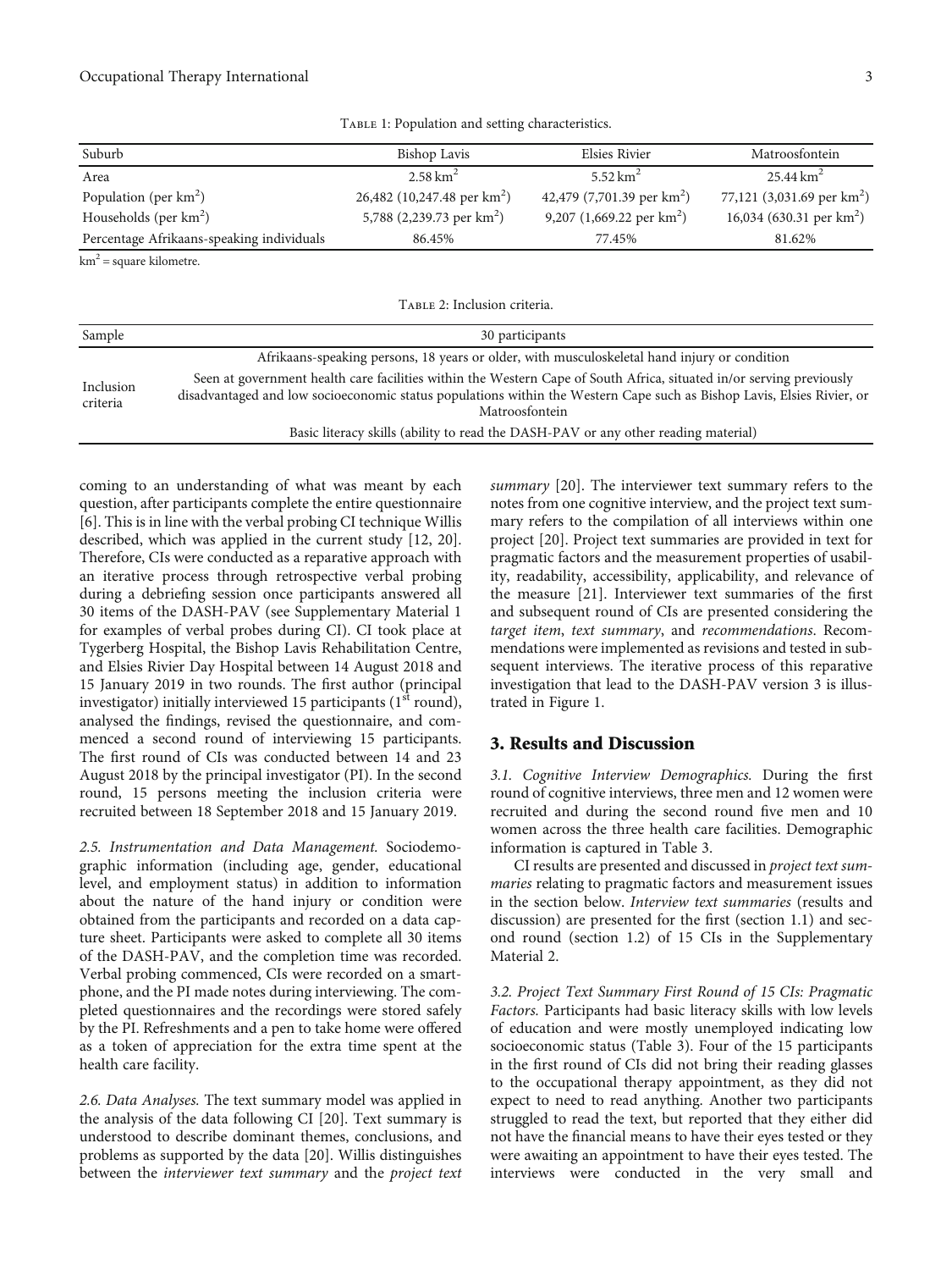<span id="page-3-0"></span>

FIGURE 1: Iterative process followed during cognitive interviewing.

|                                   | $1st$ round CI ( <i>n</i> = 15) | $2nd$ round CI ( <i>n</i> = 15) |
|-----------------------------------|---------------------------------|---------------------------------|
| Ratio, female: male               | 12:3                            | 10:5                            |
| Median age (min-max)              | $50(38-83)$                     | $49(23-66)$                     |
| Median education level (min-max)* | Grd 8 (Grd 1-Grd 12)            | Grd 9 (Grd 5-Grd 12)            |
| Ratio, employment to unemployment | 3:12                            | 3:12                            |
| Unemployed 60 yrs and older       | $\overline{2}$                  | 1                               |
| Ratio, dominance right to left    | 13:2                            | 14:1                            |
| Affected side                     |                                 |                                 |
| Right                             | 6                               | 8                               |
| Left                              | 5                               | 5                               |
| Both right & left                 | 4                               | 2                               |
| Diagnosis                         |                                 |                                 |
| Carpal tunnel syndrome            | 6                               | 3                               |
| Distal radius fracture            | 1                               | 1                               |
| Distal ulna fracture              | 1                               | $\mathbf{0}$                    |
| Humerus fracture                  | 1                               | $\mathbf{0}$                    |
| Olecranon fracture                | $\overline{0}$                  | 1                               |
| Extensor tendon injury            | 1                               | 1                               |
| Flexor tendon injury              | $\mathbf{0}$                    | 1                               |
| Fractured phalanx or metacarpal   | 1                               | 1                               |
| Shoulder pain                     | 3                               | 1                               |
| Dislocation of IPJ                | 1                               | $\mathbf{0}$                    |
| Finger amputations                | $\Omega$                        | 1                               |
| RA of the wrist                   | $\Omega$                        | 2                               |
| Burns of the hands                | $\Omega$                        | 1                               |
| Trigger finger                    | $\Omega$                        | 1                               |
| Trapeziectomy                     | $\Omega$                        | 1                               |
|                                   | Median (min-max)                | Median (min-max)                |
| Duration of symptoms (months)     | $6(0.4-72)$                     | $5(1-72)$                       |
| Time taken to complete (minutes)  | $9.1(6.5-13.0)$                 | $8.3(3.5-27.4)$                 |

TABLE 3: Patient demographics.

<sup>∗</sup>Education level is described in terms of levels of education within the South African Education System (National Department of Basic Education) [[23](#page-6-0)]. Grade 12 is the High School Diploma or National Senior Certificate (NSC) and is the main school-leaving certificate in South Africa. Min = minimum; Max = maximum; Grd = grade; IPJ = interphalangeal joint; RA = rheumatoid arthritis.

overcrowded space within the therapy settings (often shared between the occupational therapy and physiotherapy service) characteristic of primary level health care in South Africa. Noise levels were high and privacy a challenge. However,

recordings from the interview were clear (done with a smartphone), and in all instances, the interviewer and the interviewee were able to communicate and interact despite the less than ideal interview settings. Many participants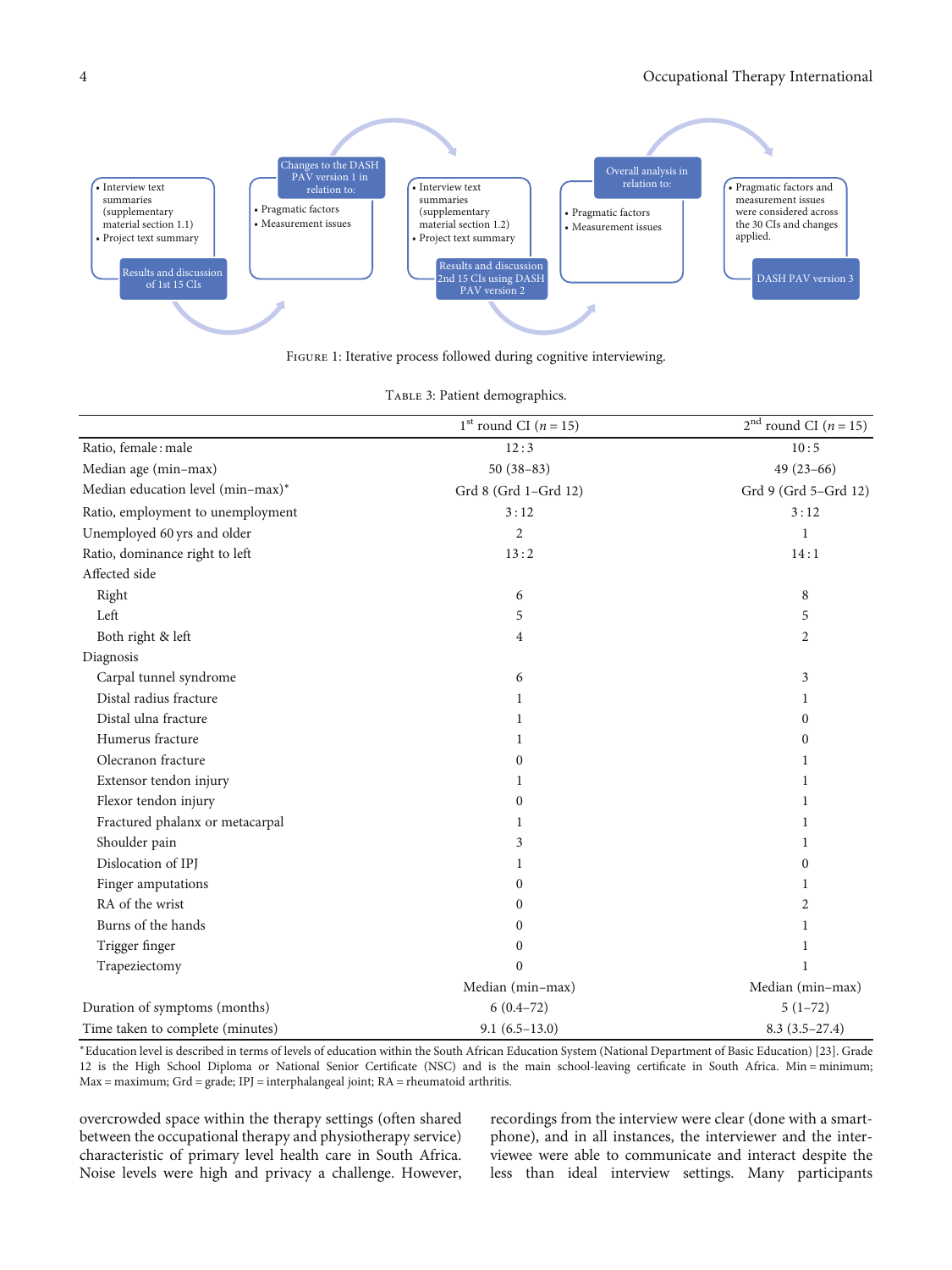commented that they hardly fill in forms anymore; however, two female participants with school age children reported completing forms for school. Participants were very grateful for the gifting of the pen after completing the questionnaire. Participant 2 (a 38-year-old male) said he was going to give it to his child for school as she did not have a pen. Incidents like this highlight the characteristics of the participants which Lee proposes as practical considerations when conducting crosscultural CIs [\[21\]](#page-6-0). In the present study, there were marked socioeconomic, educational, and cultural differences between the interviewer (PI) and the participants of the study, which can lead to lack of openness on the part of the participants [\[21](#page-6-0)]. As per Lee's recommendation towards addressing some of the pragmatic factors and despite the challenges these add, all interviews were conducted in the "local sites" ([[21](#page-6-0)], p.237). The PI adapted to participants not being able to read without reading glasses by purchasing three nonprescription reading glasses of various strengths (+2, +2.5, and+3) early in the first round of interviews, for participants to use if needed. In addition, despite the stated differences between the interviewer and interviewees, familiarity with the health care settings and 20 years' experience engaging with patients within these settings as well as the match between the target language and the mother tongue of the PI [\[21\]](#page-6-0) assisted in mitigating some of these pragmatic factors.

3.3. Project Text Summary First Round of 15 CIs: Measurement Issues. The DASH was translated and crossculturally adapted with the consideration of the practice of CT [\[10](#page-6-0)]. Through the process of CT, the receiver of the translation sets the norm for the translations, and therefore, it is important for the interviewer to comment on measurement aspects of usability, readability, accessibility, applicability, and relevance of the translation as described by Lee [[21\]](#page-6-0). Readability refers to whether the terms used in the translated questionnaire are clear to participants; accessibility is concerned with whether the respondents understand the question and are able to provide a response; usability refers to the format and the ease of use, and applicability asks if the terms and concepts apply to the local context [\[21\]](#page-6-0). This relates to some of the ten criteria for content validity introduced by the COSMIN group, specifically aspects of relevance of the PROM (for the target population and context of interest) and comprehensibility (are the instructions, items, and response options of the PROM understood by the target population?) [[14\]](#page-6-0).

In the first round of 15 interviews, there were several problems with the measurement properties described above. Task performance of completing the questionnaire was a challenge as participants did not know how to proceed, even after reading the instructions (readability and accessibility). They also found the font size very small (usability). Some experienced memory and/or retrieval problems when having to recall the meaning of numbers 1 to 5 as an answer choice (usability and applicability). For example, in items 1 to 21, 1 represents no difficulty, 2 represents mild difficulty, 3 represents moderate difficulty, 4 represents severe difficulty, and 5 represents *unable*; participants who could not remember or recall these response choices had to look back up to column header, which caused them to lose their place, resulting in endorsing more than one response option in the same line. Most of the difficulties experienced during the first round of CIs were addressed in the interview text summaries (Supplementary Material, section 1.1 (available [here\)](#page-5-0)). The overall recommendation following the first round of 15 CIs to address the usability, readability, applicability, and accessibility (and in effect relevance and comprehensibility) included:

- (1) changing the font size to a slightly larger font
- (2) replacing the numbers (1–5) in all items with the response choices (words), as it applied to the specific test items. As a result, all references to circling the correct number in the instructions were changed to circling the correct answer in all instances

3.4. Project Text Summary Second Round of 15 CIs: Pragmatic Factors. The pragmatic factors experienced during the first round of CIs remained during the second round of interviews. Four participants used the reading glasses provided by the PI. Education levels and socioeconomic status of participants were similar to those in the first round of CIs. The ease of the interviewing did however improve, as a result of the PI gaining experience [\[12\]](#page-6-0) in addition to changes made to the questionnaire following the first round of CIs. Persons were able to complete the questionnaire faster (6 participants took less than 8 minutes to complete the questionnaire), with the exception of a 33-year-old male who took 27 minutes. This interview was conducted in the very busy Elsies Rivier Day Hospital rehabilitation setting on a particularly busy day. The small space was overcrowded with patients and therapists. In addition, the participant had a grade 5 level of education and reported that he hardly reads. As a result, this interview was conducted more in accordance with the think aloud technique rather than by verbal probing, as the participant spontaneously started reading the questionnaire items out loud and reasoned his answer in a discussion with the PI [[12](#page-6-0)]. Despite the length of time taken to complete the questionnaire, it was evident that he understood all the questionnaire items and was able to accurately respond in all instances. This interview highlighted that, firstly, the pragmatic factors as experienced during the CIs are characteristic of the health care settings within this context and will remain so in using the questionnaire in routine practice and, secondly, that these factors can be overcome towards improved clinical utility of the DASH.

3.5. Project Text Summary Second Round of 15 CIs: Measurement Issues. The measurement issues experienced during the first round of CIs were mostly addressed as a result of the changes made to the questionnaire before the second round CIs commenced (Supplementary Material, section 1.2 (available [here\)](#page-5-0)). Participants understood the instructions better and were in all instances able to complete the questionnaire without response errors such as marking two response options in one line. A recommendation was made in the text summary of the second round of CIs with regard to changing item 20 (manage transport needs (getting from one place to another)) to improve readability and usability of this item (see Supplementary Material, section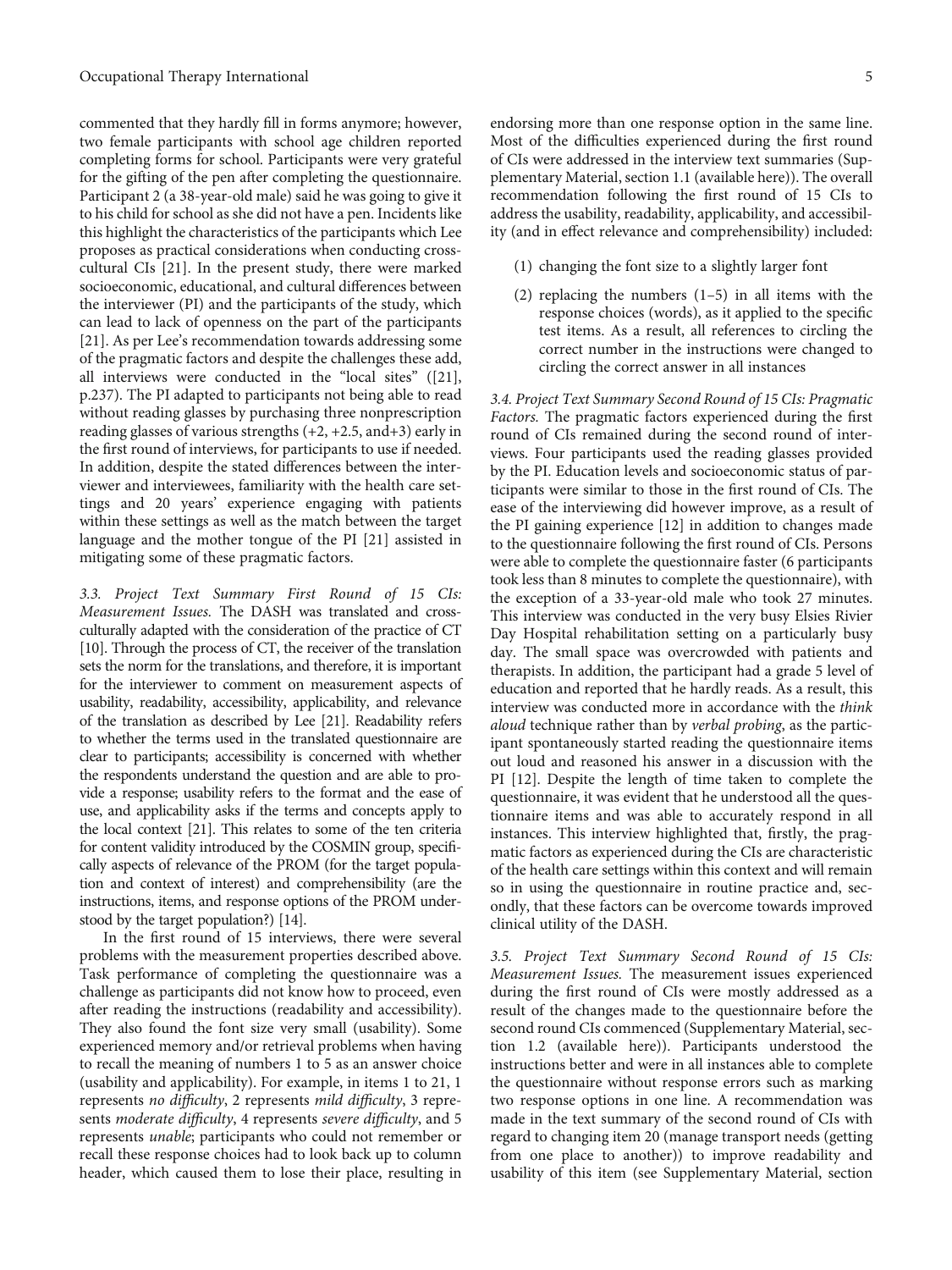<span id="page-5-0"></span>1.2 (available here)). Similar to the participants in the first round of CIs, the second round of participants reported the questionnaire to be written in an understandable language, accessible to them. Willis suggests that the researcher decides when to break out of the iterative process and when enough testing has been done [\[20](#page-6-0)]. This approach ensures that the "best efforts toward analysis" is not applied at the end of the CI process, but rather throughout the process, which complements the reparative methodology employed in the current study (refer to Figure [1\)](#page-3-0) ([[20](#page-6-0)], p. 53). The question of the appropriate number of CIs remains unclear. Willis suggests an iterative process where 8 to 12 interviews are conducted, findings are assessed, and preliminary analysis is done towards revising the test items, referred to as reparative investigation [[12](#page-6-0), [20\]](#page-6-0). This is then followed by another round of testing and CIs. The International Society for Pharmacoeconomics and Outcomes Research (ISPOR) task force for translation and cultural adaptation suggests that cognitive debriefing be conducted on a sample of 5 to 8 participants from the target population [5]. This however has to be considered against the IWH guidelines for CIs following translation of the DASH, which states that between 30 and 40 CIs have to be conducted [6]. In the present study, it was evident (after as little as 5 CIs) that few new measurement issues arose during the second round of CIs; the PI however continued in accordance with the IWH guidelines. Continuing to reach a target sample size of 15 during the second round of CI did serve as confirmation that changes made to the questionnaire were appropriate and applicable; however, when considering the reparative methodology, the current study could have been stopped following the first 5 CIs in the second round. The process reported above concluded the final version of the Afrikaans for the Western Cape DASH, to be further evaluated for structural validity.

3.6. Strength and Limitations. The iterative nature of the process is considered a strength. A limitation of this study is that the PI had no prior experience with CIs.

#### 4. Conclusions

This study highlights the process of CI employed in the pretesting and cognitive interviewing of the prefinal version of the Afrikaans for the Western Cape DASH-PAV. It is recommended that pragmatic factors experienced during CIs be addressed with adaptations such as the availability of reading glasses or through experience with the target population and/or similarities between the interviewer and the target population. In addition, measurement issues have to be addressed and evaluated in subsequent interviews. A further recommendation is to consider stopping CIs once it is evident that pragmatic and measurement issues were addressed as part of a reparative methodology with an iterative approach following translation and cross-cultural adaptation of the DASH. This study also provides evidence for content validity of the newly translated and cross-culturally adapted Afrikaans for the Western Cape DASH questionnaire.

#### Data Availability

The cognitive interview data used to support the findings of this study are available from the corresponding author upon request.

#### **Disclosure**

The funders had no role in the design of the study and in the collection, analysis, and interpretation of the data and in the writing of the manuscript.

#### Conflicts of Interest

The authors declare that there is no conflict of interest regarding the publication of this paper.

#### Acknowledgments

This research is part of Susan de Klerk's PhD project which is funded by the National Research Foundation of South Africa, Thuthuka (grant TTK180416321158).

#### Supplementary Materials

[Supplementary 1](http://downloads.hindawi.com/journals/oti/2020/3749575.f1.pdf). Cognitive interviewing probes.

[Supplementary 2](http://downloads.hindawi.com/journals/oti/2020/3749575.f2.pdf). The supplementary material file contains the interview text summaries of the 30 CIs.

#### References

- [1] P. L. Hudak, P. C. Amadio, C. Bombardier et al., "Development of an upper extremity outcome measure: the DASH (disabilities of the arm, shoulder, and head)," American Journal of Industrial Medicine, vol. 29, no. 6, pp. 602–608, 1996.
- [2] World Health Organization, ICF checklist, World Heal Organ, Geneva, 2001.
- [3] S. de Klerk, H. Buchanan, and C. Jerosch-Herold, "The validity and clinical utility of the Disabilities of the Arm Shoulder and Hand questionnaire for hand injuries in developing country contexts: systematic review," Journal of Hand Therapy, vol. 31, no. 1, pp. 80–90.e1, 2018.
- [4] J. C. MacDermid, "Have we missed the point of cross-cultural translation?," Journal of Hand Therapy, vol. 30, no. 1, pp. 1-2, 2017.
- [5] D. Wild, A. Grove, M. Martin et al., "Principles of good practice for the translation and cultural adaptation process for patient-reported outcomes (PRO) measures: report of the ISPOR task force for translation and cultural adaptation," Value in Health, vol. 8, no. 2, pp. 94–104, 2005.
- [6] D. Beaton, C. Bombardier, F. Guillemin, and M. B. Ferraz, "Recommendations for the cross-cultural adaptation of the DASH & QuickDASH outcome measures," Institute for Work & Health, vol. 1, no. 1, pp. 1–45, 2007.
- [7] S. de Klerk, C. Jerosch-Herold, H. Buchanan, and L. van Niekerk, "Shared decision making and the practice of community translation in presenting a pre-final Afrikaans for the Western Cape Disabilities of the Arm, Shoulder and Hand (DASH) questionnaire: a proposal for improved translation and crosscultural adaptation," Journal of patient-reported outcomes, vol. 3, no. 1, pp. 1–52, 2019.